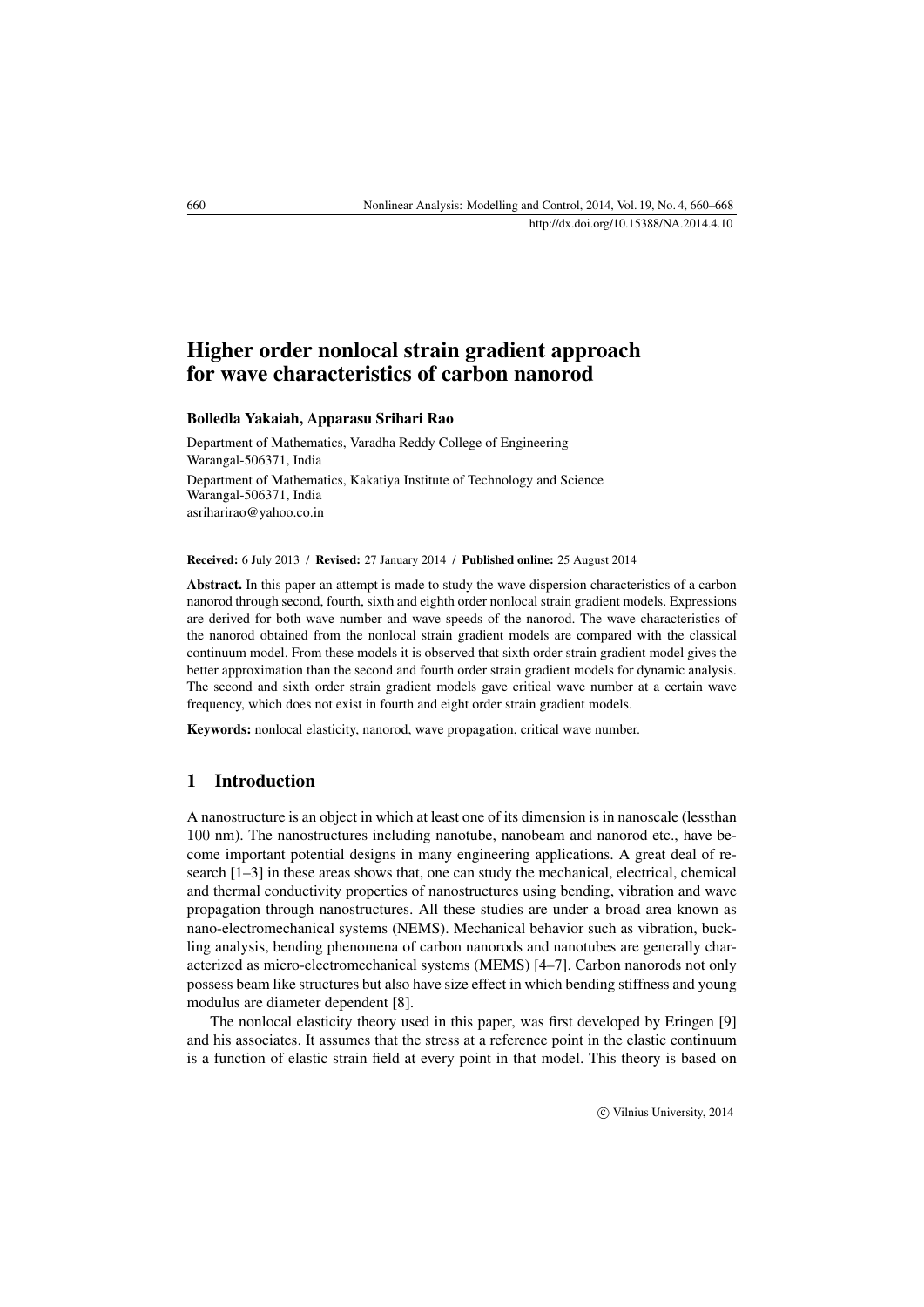the atomic theory of lattice dynamics and on phonon dispersions. Recently several authors [\[10](#page-7-6)[–15\]](#page-8-0) worked on the wave propagation in carbon nanotubes using strain gradient models. The effect of nanoscale on the frequency, phase velocity and group velocities and several other properties have been studied in certain special strain gradient models.

The main objective of this paper is to present a nonlocal higher order strain gradient model for studying transverse wave propagation in carbon nanorod using nonlocal elasticity theory. The nonlocal theory is applied to obtain second, fourth, sixth and eighth order strain gradient models. The effect of wave numbers on wave frequency, phase velocity and group velocity has been studied numerically for each strain gradient model. The critical wave number is observed for second and sixth strain gradient model. However, the critical wave number is not observed in case of fourth and eighth order strain gradient models. The strain gradient models of different orders explains the heterogeneity of the particular nonlocal elastic continuum [\[16,](#page-8-1) [17\]](#page-8-2).

#### 2 Basic equations of nonlocal elasticity

The nonlocal elastic stress field theory concerns the state of stress at a reference point  $r'$ within domain. The nonlocal stress depends not only on the strain at that location but also on the strain at all other points within the domain in a diminishing influence away from the reference location. The nonlocal elastic field theory for homogeneous and isotropic solids is described using the following basic equations [\[11,](#page-7-7) [12,](#page-7-8) [14\]](#page-8-3):

<span id="page-1-1"></span>
$$
\sigma_{ij,i} + \rho(f_j - \ddot{u}_j) = 0,
$$
\n
$$
\sigma_{ij}(r) = \int_{v} \alpha(|r' - r|, \tau) \sigma'_{ij}(r') dv(r'),
$$
\n
$$
\sigma'_{ij}(r') = \lambda e_{kk}(r') \delta_{ij} + 2\mu e_{ij}(r'),
$$
\n
$$
e_{ij}(r') = \frac{1}{2} \left[ \frac{\partial u_j(r')}{\partial r'_i} + \frac{\partial u_i(r')}{\partial r'_j} \right],
$$
\n(2)

where  $\sigma_{ij}(r)$ ,  $\rho$ ,  $f_j$  and  $u_j$  are the nonlocal stress tensor, mass density, body force density and displacement vector at time t respectively at a reference point  $r$  in the body, while  $\ddot{u}_j$ , the second derivative of  $u_i$  with respect to time t is the acceleration vector at r, and the indices i, j take the values 1 (or) 1, 2 (or) 1, 2, 3 depending on the dimensions of the body. The linear relationship between the local stress tensor  $\sigma'_{ij}(r')$  and classical strain tensor  $e_{ij}(r')$  at any arbitrary point r' is shown in Eq. [\(2\)](#page-1-0).  $\lambda$ ,  $\mu$  are the Lame constants and  $\delta_{ij}$ is the Kronnecker delta. The nonlocal kernal function denoted by  $\alpha(|r'-r|, \tau)$  depends on the Euclidean distance  $|r' - r|$  between the reference point r and the arbitrary point r' and on the dimensionless nanolength scale  $\tau$ . The dimensionless nanolength scale  $\tau$  is described in [\[2\]](#page-7-9) as

<span id="page-1-0"></span>
$$
r = \frac{e_0 a}{L}.
$$

 $\overline{1}$ 

Here a is the internal characteristic length (ex. lattice parameter, C–C bond length, granular distance), and  $L$  is an external characteristic length (ex. crack length, wave length etc.)

Nonlinear Anal. Model. Control, 2014, Vol. 19, No. 4, 660–668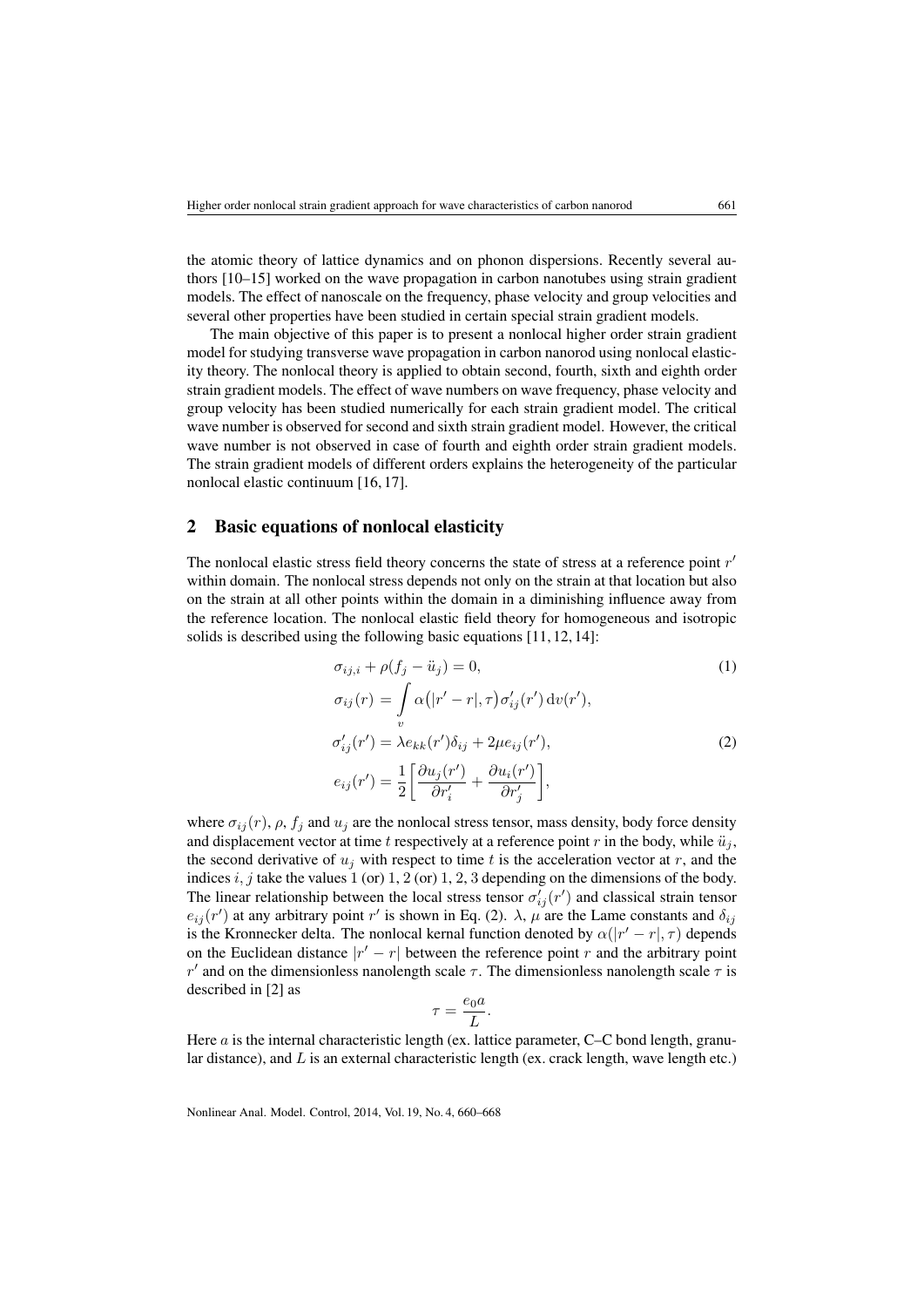of the nanorod. Also, we take  $e_0$  as an nonlocal scaling parameter, which is assumed to be constant appropriate to continuum model. The classical Hooke's law for uniaxial stress in one dimension can be determined by using a nonlocal stress-strain relation [\[11\]](#page-7-7) from [\(1\)](#page-1-1) as

<span id="page-2-0"></span>
$$
\sigma(x) - (e_0 a)^2 \frac{\mathrm{d}^2 \sigma(x)}{\mathrm{d} x^2} = E \epsilon(x),\tag{3}
$$

where E is the Young's modulus and  $\sigma(x)$ ,  $\epsilon(x)$  are respectively the normal stress and normal strain in the axial direction of the nonlocal nanorod. As a limiting case, if the nanoscale  $e_0a$  tends to zero the nonlocal effect can be neglected and the nonlocal stress σ approaches to that of the corresponding classical stress  $σ'(x) = Eε(x)$ . It is noted that the above equation [\(3\)](#page-2-0) is a one dimensional ordinary differential equation.

#### 3 Nonlocal strain gradient models

For simplicity and standardization, we introduce the dimensionless variable  $\bar{x} = x/L$  and  $\tau = e_0 a/L$ , where L is the the length of nanorod. The solution of nonlocal stress strain relation [\(3\)](#page-2-0) in terms of strain gradient can be expressed as

<span id="page-2-1"></span>
$$
\sigma(x) = E\bigg[\epsilon(x) + \sum_{n=1}^{\infty} \tau^{2n} \frac{d^{2n}\epsilon(x)}{d\bar{x}^{2n}}\bigg].\tag{4}
$$

By taking  $n = 1, 2, 3, 4$  in the above equation [\(4\)](#page-2-1) we obtain the second, fourth, sixth and eighth order strain gradient models, respectively.

## 4 Governing partial differential equation of the wave propagation

For a given nanorod, the displacement field and strain gradient are given by

$$
u = u(\bar{x}, t), \qquad \epsilon = \frac{\partial u}{\partial \bar{x}},
$$

where  $\bar{x}$  is the axial co-ordinate,  $u = u(\bar{x}, t)$  is the axial displacement, t is the time variable. We represent the area of cross section of the nanorod of length L as A.

The potential energy  $(U)$  and kinetic energy  $(K)$  of the nanorod for the second order strain gradient model are given by

$$
U = \frac{1}{2} \int_{v} \sigma(x) \epsilon(x) dv = \frac{E}{2} \int_{v} \left[ \epsilon(x) + \tau^2 \frac{\partial^2 \epsilon(x)}{\partial x \bar{x}^2} \right] dv, \qquad K = \frac{E}{2} \int_{v} \rho \left[ \frac{\partial u(\bar{x}, t)}{\partial t} \right]^2 dv.
$$

By applying Hamilton's principle

<span id="page-2-2"></span>
$$
\delta \int_{t_1}^{t_2} (K - U) dt = 0.
$$
 (5)

www.mii.lt/NA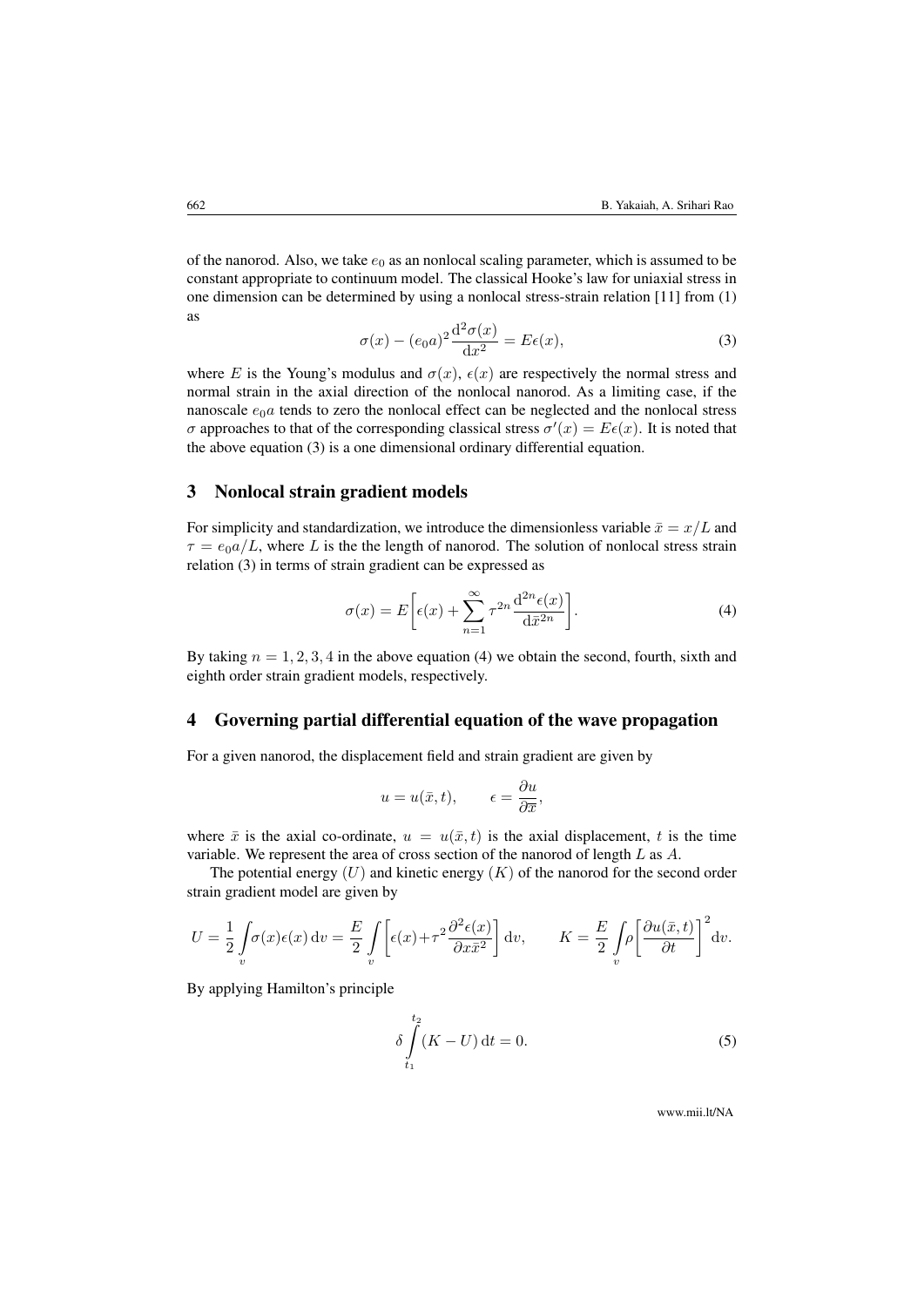Expanding [\(5\)](#page-2-2), the nonlocal partial differential equation for the nanorod from the second order strain gradient model obtained as

<span id="page-3-3"></span><span id="page-3-2"></span><span id="page-3-0"></span>
$$
EA\tau^2 \frac{\partial^4 u(\bar{x},t)}{\partial \bar{x}^4} + EA \frac{\partial^2 u(\bar{x},t)}{\partial \bar{x}^2} - \rho A \frac{\partial^2 u(\bar{x},t)}{\partial t^2} = 0.
$$
 (6)

This is a fourth order partial differential equation. The classical wave equation can be obtained by taking  $\tau = 0$  in [\(6\)](#page-3-0). By applying the above procedure the corresponding partial differential equations of fourth, sixth and eight order strain gradient models are

$$
EA\tau^4 \frac{\partial^6 u(\bar{x},t)}{\partial \bar{x}^6} + EA\tau^2 \frac{\partial^4 u(\bar{x},t)}{\partial \bar{x}^4} + EA \frac{\partial^2 u(\bar{x},t)}{\partial \bar{x}^2} - \rho A \frac{\partial^2 u(\bar{x},t)}{\partial t^2} = 0,
$$
(7)  
\n
$$
EA\tau^6 \frac{\partial^8 u(\bar{x},t)}{\partial \bar{x}^8} + EA\tau^4 \frac{\partial^6 u(\bar{x},t)}{\partial \bar{x}^6} + EA\tau^2 \frac{\partial^4 u(\bar{x},t)}{\partial \bar{x}^4} + EA \frac{\partial^2 u(\bar{x},t)}{\partial \bar{x}^2} - \rho A \frac{\partial^2 u(\bar{x},t)}{\partial t^2} = 0,
$$
(8)  
\n
$$
EA\tau^8 \frac{\partial^{10} u(\bar{x},t)}{\partial \bar{x}^{10}} + EA\tau^6 \frac{\partial^8 u(\bar{x},t)}{\partial \bar{x}^8} + EA\tau^4 \frac{\partial^6 u(\bar{x},t)}{\partial \bar{x}^6} + EA\tau^2 \frac{\partial^4 u(\bar{x},t)}{\partial \bar{x}^4}
$$

#### <span id="page-3-4"></span>+  $EA\frac{\partial^2 u(\bar{x},t)}{\partial z^2}$  $\frac{u(\bar{x},t)}{\partial \bar{x}^2} - \rho A \frac{\partial^2 u(\bar{x},t)}{\partial t^2}$  $\frac{\partial u(x, y)}{\partial t^2} = 0.$  (9)

## 5 Analytical solution of the models

The analytical solution of second and fourth strain gradient models in terms of displacement field u are obtained by using the uniaxial equilibrium equation  $\partial \sigma / \partial x = 0$  and the kinematic relation  $\varepsilon = \frac{\partial u}{\partial x}$ . Thus, the analytical solutions of second and fourth order strain gradient models are

$$
u = (c_1 + c_2 \bar{x}) + c_3 \cos \frac{\bar{x}}{\tau L} + c_4 \sin \frac{\bar{x}}{\tau L}
$$
  
=  $(c_1 + c_2 \bar{x}) + e^{\bar{x}/(2(\tau L)^2)} \left[ (c_3 + c_4 \bar{x}) \cos \frac{\sqrt{3}}{2(\tau L)^2} + (c_5 + c_6 \bar{x}) \sin \frac{\sqrt{3}}{2(\tau L)^2} \right].$ 

Here the arbitrary constants  $c_j$  (for  $j = 1, 2, \ldots, 6$ ) are determined by using the Clamped boundary conditions  $\Delta u = 0$  and  $\partial \Delta u / \partial \bar{x} = 0$  at both the ends  $x = 0, x = L$ . The similar solutions can be easily obtained for remaining strain gradient models.

## 6 The wave characteristics of the nanorod

The ultrasonic wave dispersion characteristics in nanorod can be analyzed by assuming a harmonic type of wave solution for the displacement field  $u(\bar{x}, t)$ , which can be expressed in complex form as

<span id="page-3-1"></span>
$$
u(\bar{x},t) = \hat{u}(\bar{x},\omega)e^{-i(\bar{k}\bar{x}-\omega t)},
$$
\n(10)

Nonlinear Anal. Model. Control, 2014, Vol. 19, No. 4, 660–668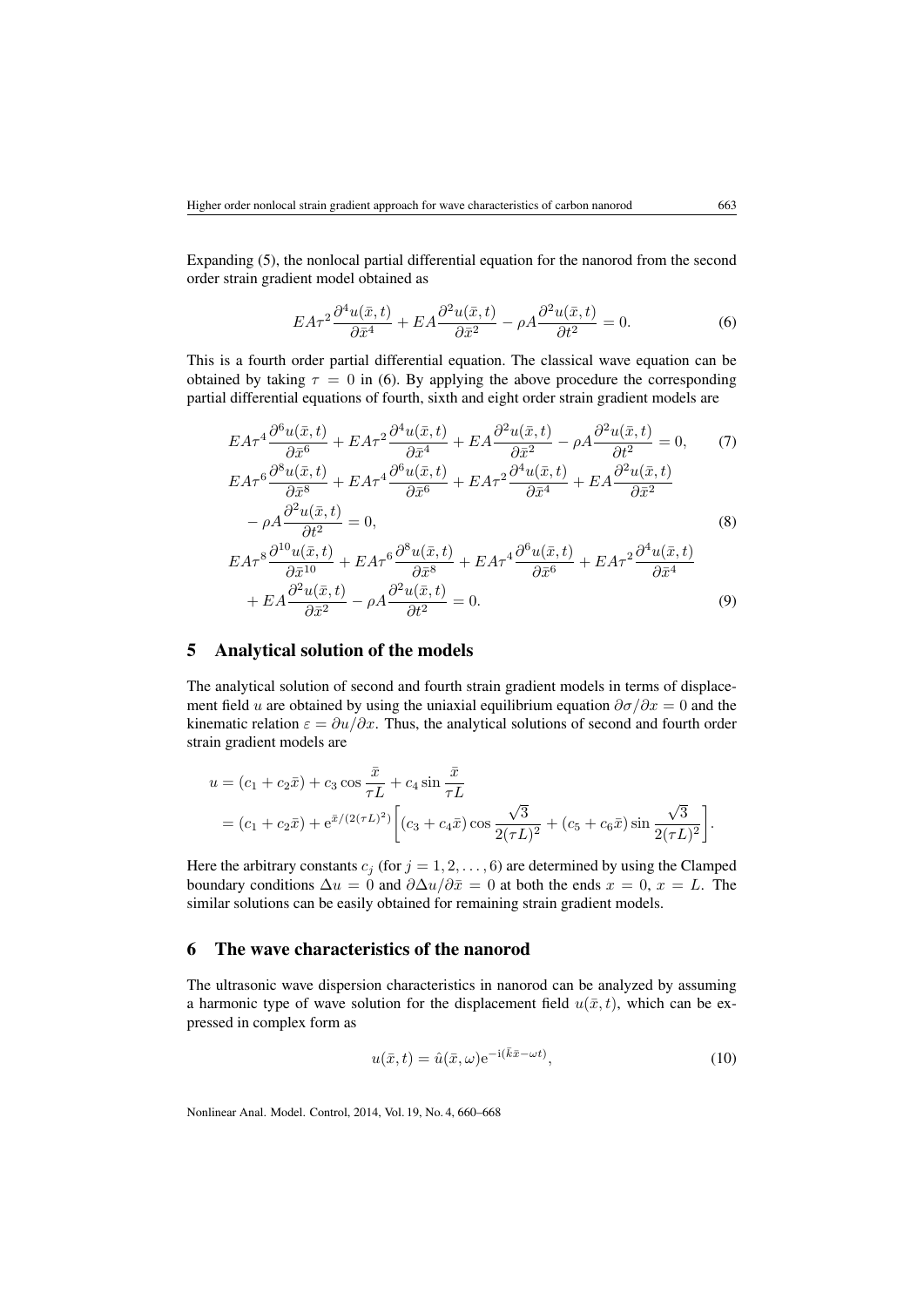where  $\hat{u}(\bar{x}, \omega)$  is the amplitude of the longitudinal displacement, k is the wave number,  $\bar{k} = kL$  and  $\omega$  is the angular frequency of the wave motion. On substitution of Eq. [\(10\)](#page-3-1) in the nonlocal partial differential equation of nanorod obtained from the second order strain gradient model [\(6\)](#page-3-0), the dispersive relation is

<span id="page-4-0"></span>
$$
(\tau \bar{k})^2 \bar{k^4} - \bar{k}^2 + \eta^2 \omega^2 = 0,
$$
\n(11)

where  $\eta = \sqrt{\rho/E}$ . The wave frequency from the dispersive relation [\(11\)](#page-4-0) can be expressed as

$$
\omega = \frac{\bar{k}}{\eta} \sqrt{1 - (\tau \bar{k})^2},
$$

clearly, the wave frequency is a function of wave number k, the nonlocal parameter  $\tau$  and the material properties of the carbon nanorod. The phase velocity  $(p_2)$  and group velocity  $(g_2)$  of the second order strain gradient model of the nanorod derived as

$$
p_2 = \frac{\omega}{\overline{k}} = \frac{1}{\eta} \sqrt{1 - (\tau \overline{k})^2}, \qquad g_2 = \frac{\partial \omega}{\partial \overline{k}} = \frac{1 - 2(\tau \overline{k})^2}{\eta \sqrt{1 - (\tau \overline{k})^2}}.
$$

By taking nonlocal parameter  $\tau = 0$  we get  $p_2 = g_2 = 1/\eta = \sqrt{E/\rho}$ , which is same as that of classical continuum model.

The above procedure is repeated to the fourth order strain gradient model [\(7\)](#page-3-2), which gives the dispersive relation as

$$
-(\tau \bar{k})^4 \bar{k^6} + \tau \bar{k})^2 \bar{k^4} - \bar{k}^2 + \eta^2 \omega^2 = 0.
$$

The wave frequency from the above relation is

$$
\omega = \frac{\bar{k}}{\eta} \sqrt{1 - (\tau \bar{k})^2 + (\tau \bar{k})^4}.
$$

Similarly phase velocity  $(p_4)$  and group velocity  $(q_4)$  for fourth order strain gradient model are obtain as

$$
p_4 = \frac{1}{\eta} \sqrt{1 - (\tau \bar{k})^2 + (\tau \bar{k})^4}, \qquad g_4 = \frac{1 - 2(\tau \bar{k})^2 [1 - (\tau \bar{k})^2]}{\eta \sqrt{1 - (\tau \bar{k})^2 + (\tau \bar{k})^4}}.
$$

From the sixth order strain gradient model equation [\(8\)](#page-3-3), the dispersive relation is

<span id="page-4-1"></span>
$$
(\tau \bar{k})^6 \bar{k}^8 - (\tau \bar{k})^4 \bar{k}^6 + \tau \bar{k})^2 \bar{k}^4 - \bar{k}^2 + \eta^2 \omega^2 = 0.
$$
 (12)

The wave frequency is

$$
\omega=\frac{\bar{k}}{\eta}\sqrt{1-(\tau\bar{k})^2+(\tau\bar{k})^4-(\tau\bar{k})^6},
$$

the phase  $(p_6)$  and group  $(q_6)$  velocities for sixth order strain gradient model are

$$
p_6 = \frac{1}{\eta} \sqrt{1 - (\tau \bar{k})^2 + (\tau \bar{k})^4 - (\tau \bar{k})^6}, \qquad g_6 = \frac{1 - (\tau \bar{k})^2 [2 - 3(\tau \bar{k})^2 + 4(\tau \bar{k})^4]}{\eta \sqrt{1 - (\tau \bar{k})^2 + (\tau \bar{k})^4 - (\tau \bar{k})^6}}.
$$

www.mii.lt/NA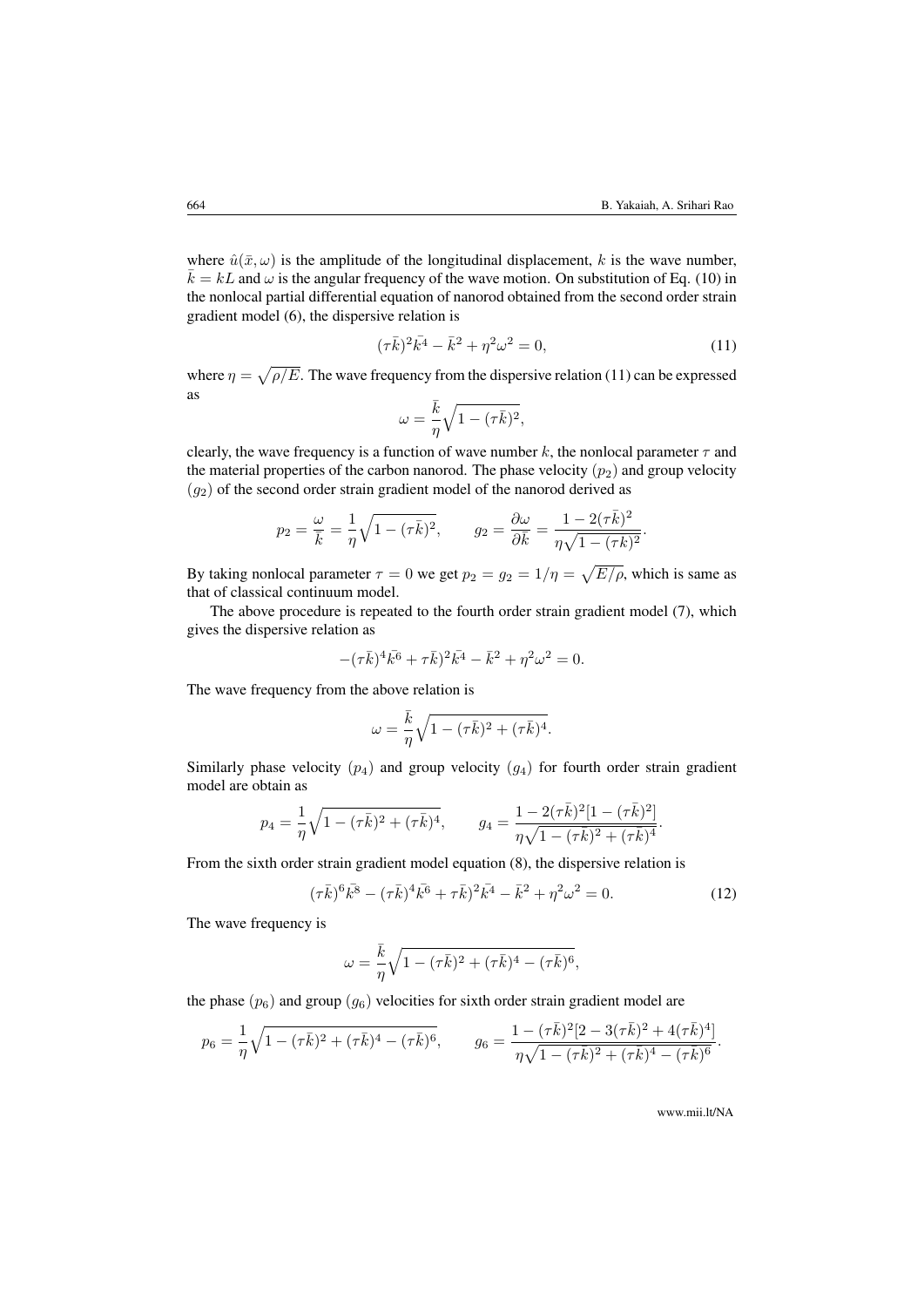From the eighth order strain gradient model [\(9\)](#page-3-4), the dispersive relation and wave frequency as well as the phase  $(p_8)$  and group  $(q_8)$  velocities may be written as

$$
-(\tau \bar{k})^8 k^{\bar{1}0} + (\tau \bar{k})^6 k^{\bar{8}} - (\tau \bar{k})^4 k^{\bar{6}} + (\tau \bar{k})^2 k^{\bar{4}} - \bar{k}^2 + \eta^2 \omega^2 = 0,
$$
  

$$
\omega = \frac{\bar{k}}{\eta} \sqrt{1 - (\tau \bar{k})^2 + (\tau \bar{k})^4 - (\tau \bar{k})^6 + (\tau \bar{k})^8},
$$
  

$$
p_8 = \frac{1}{\eta} \sqrt{1 - (\tau \bar{k})^2 + (\tau \bar{k})^4 - (\tau \bar{k})^6 + (\tau \bar{k})^8},
$$
 (13)

<span id="page-5-0"></span>
$$
g_8 = \frac{1 - (\tau \bar{k})^2 [2 - 3(\tau \bar{k})^2 + 4(\tau \bar{k})^4 - 5(\tau \bar{k})^5]}{\eta \sqrt{1 - (\tau \bar{k})^2 + (\tau \bar{k})^4 - (\tau \bar{k})^6 + (\tau \bar{k})^8}}.
$$
(14)

On substitution of  $\tau = 0$  in Eqs. [\(13\)](#page-5-0) and [\(14\)](#page-5-1) gives  $p_8 = g_8 = 1/\eta = \sqrt{E/\rho}$ . Also is can be observe that when  $\tau = 0$ , the wave speeds obtained from fourth, sixth and eighth order strain gradient models are equal to the wave speeds in the classical carbon nanorod.

## 7 Critical wave number

For the dispersive relations [\(11\)](#page-4-0) and [\(12\)](#page-4-1), the critical wave number can be computed by making the wave frequency  $\omega = 0$ . It is interesting to observe that the second order strain gradient model [\(11\)](#page-4-0) and sixth order strain gradient model [\(12\)](#page-4-1) gives the critical wave number as

<span id="page-5-1"></span>
$$
k_{cr} = \frac{1}{\tau} = \frac{L}{e_0 a}.
$$

The critical wave number is purely a function of dimensionless length scale  $\tau$ . However, from the dispersive relations of fourth and eighth strain gradient models it is interesting to observe that these models do not possess a critical wave number, this shows that the same effect of nonlocal parameter  $\tau$  and the higher order strain gradient models. This variations can be clearly observed in figures shown in the next section.

#### 8 Numerical results and discussion

In the present discussion, we consider a single walled homogenous and isotropic carbon nanorod of diameter  $d = 5$  nm, length  $L = 10$  nm. The material properties of carbon nanorod are taken as Young's modulus  $E = 0.72$  TPa, density  $\rho = 2.38$  g/cm<sup>3</sup>.

The dispersion relation obtained from the classical continuum model shows that the waves in nanorod are non dispersive i.e., the wave number has a linear relation with the wave frequency or the phase or group speeds are constant. The strain gradient models shows that the waves in nanorod are dispersive in nature. It can be seen that the sixth and eight order strain gradient models gives a better approximations over than the second and fourth order strain gradient models. The second and sixth order strain gradient model behave in similar manner while fourth and eighth order strain gradient models behave as similar but different from that of second and fourth order strain gradient models.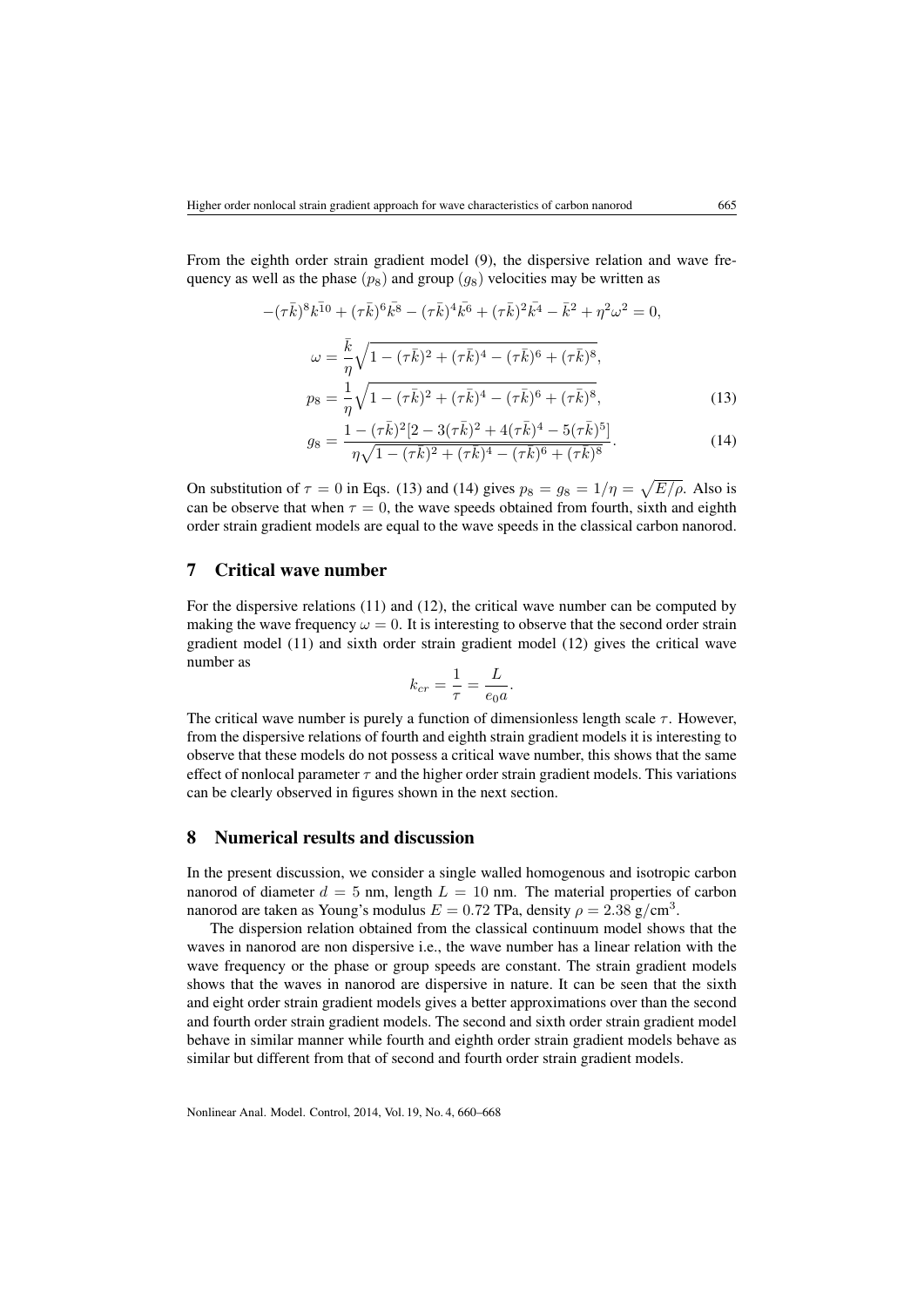<span id="page-6-0"></span>



Fig. 1. Effect of nonlocal scaling parameter on wave number dispersion on carbon nanorod.

Fig. 2. Effect of nonlocal scaling parameter on phase speed dispersion on carbon nanorod.



Fig. 3. Effect of nonlocal scaling parameter on group speed dispersion on carbon nanorod.

Figure [1](#page-6-0) shows that as the wave number  $(k)$  increases, frequency  $(\omega)$  increases in case of fourth and eighth order strain gradient models. However in case of second and sixth strain gradient models the wave frequency  $(\omega)$  decreases after reaching the critical point.

From Figs. [2](#page-6-0) and [3,](#page-6-0) it can be observe that the phase velocity and group velocity obtained from the second and sixth order strain gradient models become zero at a particular wave frequency. It also can be seen that in fourth and eighth order strain gradient models, both the group and phase velocities increases along with the wave number. In case of second and sixth strain gradient models the waves cannot propagate to the continuum for the wave number greater than critical wave number.

## 9 Conclusions

In this paper, the nonlocal higher order strain gradient model for studying transverse wave propagation in carbon nanorod using nonlocal elasticity theory is presented. The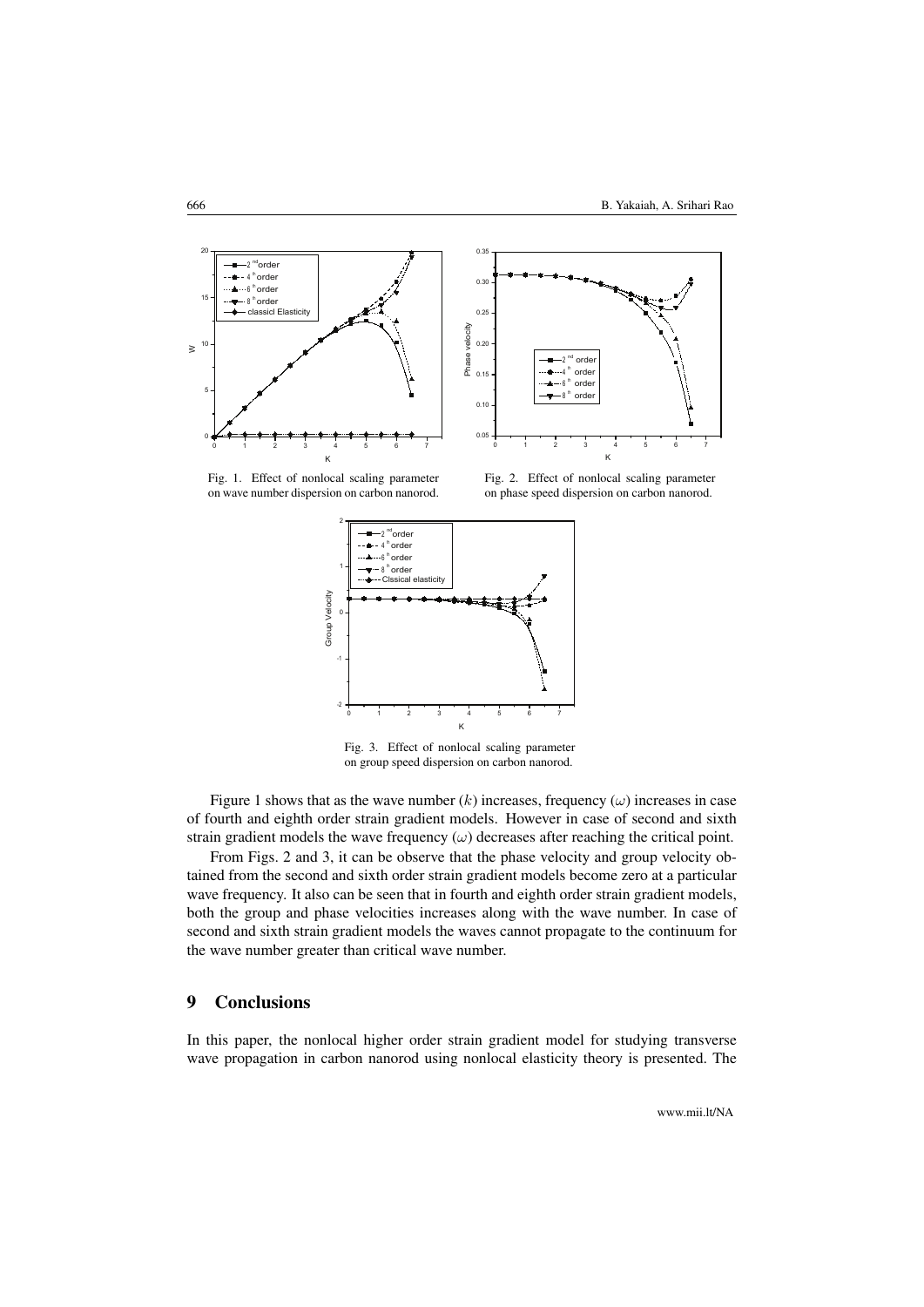effect of wave numbers on wave frequency, phase velocity and group velocity has been studied numerically for each strain gradient model. From the present study that the critical wave number decreases with the increase of scaling parameter. The behavior of wave propagation through nanorods with second and sixth order strain gradient models will be quite different when compare to fourth and eighth order strain gradient models. The wave propagation through nanorods for higher order strain gradient models will behave differently approaches when compared to classical models. The critical wave number is obtained in Second and sixth strain gradient model but it is not observed in case of fourth and eighth order strain gradient models.

#### References

- <span id="page-7-0"></span>1. J.N. Reddy, S.D. Pang, Nonlocal theories for bending,buckling and vibration of beams, *Int. J. Eng. Sci.*, 45(2–8):288–307, 2007.
- <span id="page-7-9"></span>2. J.N. Reddy, S.D. Pang, Nonlocal continuum theories of beams for the analysis of carbon nanotubes, *J. Appl. Phys.*, 103, 023511, 2008, doi:10.1063/1.2833431.
- <span id="page-7-1"></span>3. Q. Wang, C.M. Wang, The constitutive relation and small scale parameter of nonlocal continuum mechanics for modelling carbon nanotubes, *Nanotechnology*, 18(7), 075702, 2007, doi:10.1088/0957-4484/18/7/075702.
- <span id="page-7-2"></span>4. M. Aydogdu, Axial vibration of the nanorods with the nonlocal continuum rod model, *Physica E*, 41:861–864, 2009.
- 5. Ö. Civalek, Ç. Demir, Bending analysis of microtubules using nonlocal Euler–Bernoulli beam theory, *Appl. Math. Modelling*, 35(5):2053-2067, 2011.
- 6. Ç. Demir, Ö Civalek, B. Akgöz, Free vibration analysis of carbon nanotubes based on shear deformable beam theory by discrete singular convolution technique, *Math. Comput. Appl.*, 15(1):57–65, 2010.
- <span id="page-7-3"></span>7. A.C. Eringen, On differential equations of nonlocal elasticity and solutions of screw dislocation and surface waves, *Int. J. Appl. Phys.*, 54:4703–4710, 1983.
- <span id="page-7-4"></span>8. Y. Huang, Q.-Z. Luo, X.-F. Li, Tranverse waves propagating in carbon nanotubes via a higherorder nonlocal beam model, *Compos. Struct.*, 95:328–336, 2013.
- <span id="page-7-5"></span>9. A.C. Eringen, *Nonlocal Continuum Field Theories*, Springer, 2002.
- <span id="page-7-6"></span>10. H. Heireche, A. Tounsi, A. Benzair, Scale effect on wave propagation of double-walled carbon nanotubes with initial axial loading, *Nanotechnology*, 19(18), 185703, 2008, doi:10.1088/ 0957-4484/19/18/185703.
- <span id="page-7-7"></span>11. D.C.C. Lam, F. Yang, A.C.M. Chong, J. Wang, P. Tong, Experimental and theory in strain gradient elasticity, *J. Mech. Phys. Solids*, 51:1477–1508, 2003.
- <span id="page-7-8"></span>12. C.W. Lim, Y. Yang, Wave properties in carbon nanotubes: Nonlocal elasticity induced stiffness and velocity enchancement effects, *J. Mech. Mater. Struct.*, 5(3):459–476, 2010.
- 13. S. Narendar, S. Gopalakrishnan, Ultrasonic wave characterstics of nanorods via nonlocal strain gradient models, *J. Appl. Phys.*, 107(8), 084312, 2010, doi:10.1063/1.3345869.